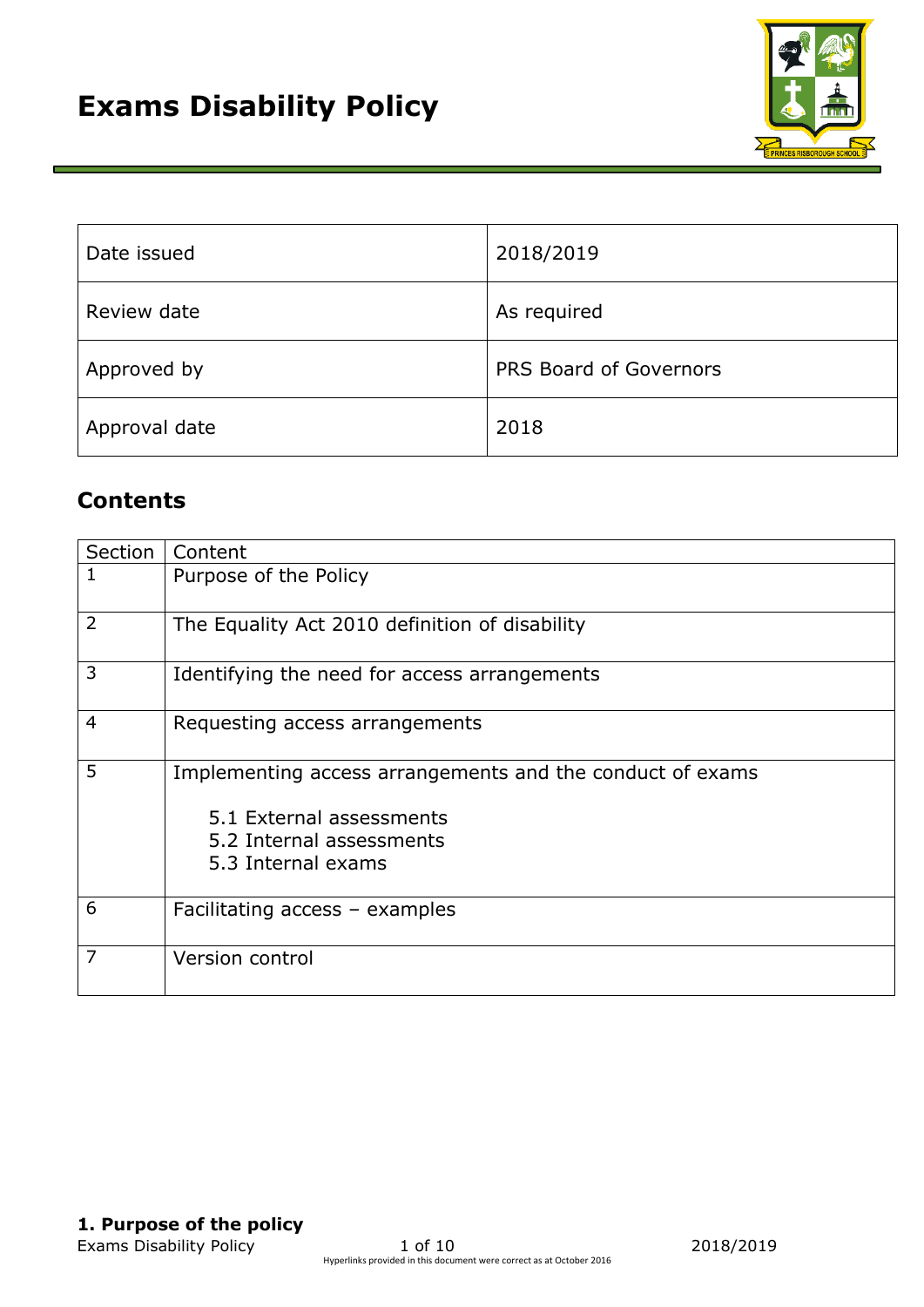This document is provided as an exams-specific supplement to the *centre-wide disability/accessibility policy/plan* which details how the centre will

*"recognise its duties towards disabled candidates as defined under the terms of the Equality Act 2010*†*. This must include a duty to explore and provide access to suitable courses, submit applications for reasonable adjustments and make reasonable adjustments to the service the centre provides to disabled candidates.*

*†or any legislation in a relevant jurisdiction other than England and Wales which has an equivalent purpose and effect"* 

[Quote taken directly from chapter 5.4 of the current JCQ publication *[General](http://www.jcq.org.uk/exams-office/general-regulations)  [regulations for approved centres](http://www.jcq.org.uk/exams-office/general-regulations)*]

This publication is further referred to in this policy as [GR.](http://www.jcq.org.uk/exams-office/general-regulations)

This policy details how the centre facilitates access to exams and assessments for disabled candidates, as defined under the terms of the Equality Act 2010, by outlining staff roles and responsibilities in relation to

- identifying the need for appropriate arrangements, reasonable adjustments and/or adaptations (referred to in this policy as 'access arrangements')
- requesting access arrangements
- implementing access arrangements and the conduct of exams
- good practice in relation to the Equality Act 2010.

# **2. The Equality Act 2010 definition of disability**

A definition is provided on page 4 of the current JCQ publication *Adjustments for candidates with disabilities and learning difficulties [Access Arrangements and Reasonable](http://www.jcq.org.uk/exams-office/access-arrangements-and-special-consideration/regulations-and-guidance)  [Adjustments](http://www.jcq.org.uk/exams-office/access-arrangements-and-special-consideration/regulations-and-guidance)*

This publication is further referred to in this policy as [AA.](http://www.jcq.org.uk/exams-office/access-arrangements-and-special-consideration/regulations-and-guidance)

# **3. Identifying the need for access arrangements**

# **Roles and responsibilities**

# **Head of centre**

● Is familiar with the entire contents, refers to and directs relevant centre staff to the annually updated JCQ publications including [GR](http://www.jcq.org.uk/exams-office/general-regulations) and [AA](http://www.jcq.org.uk/exams-office/access-arrangements-and-special-consideration/regulations-and-guidance)

# **Senior leaders**

● Are familiar with the entire contents of the annually updated JCQ publications including [GR](http://www.jcq.org.uk/exams-office/general-regulations) and [AA](http://www.jcq.org.uk/exams-office/access-arrangements-and-special-consideration/regulations-and-guidance)

# **Special educational needs coordinator (SENCo)**

- Has full knowledge and understanding of the contents, refers to and directs relevant centre staff to the annually updated JCQ publication [AA.](http://www.jcq.org.uk/exams-office/access-arrangements-and-special-consideration/regulations-and-guidance) Ensures the quality of the access arrangements process within the centre
- Ensures a appropriately qualified assessor(s) is appointed, evidence of the assessor's qualification(s) is obtained before he/she assesses candidates and that evidence of the qualification(s) of the person(s) appointed is held on file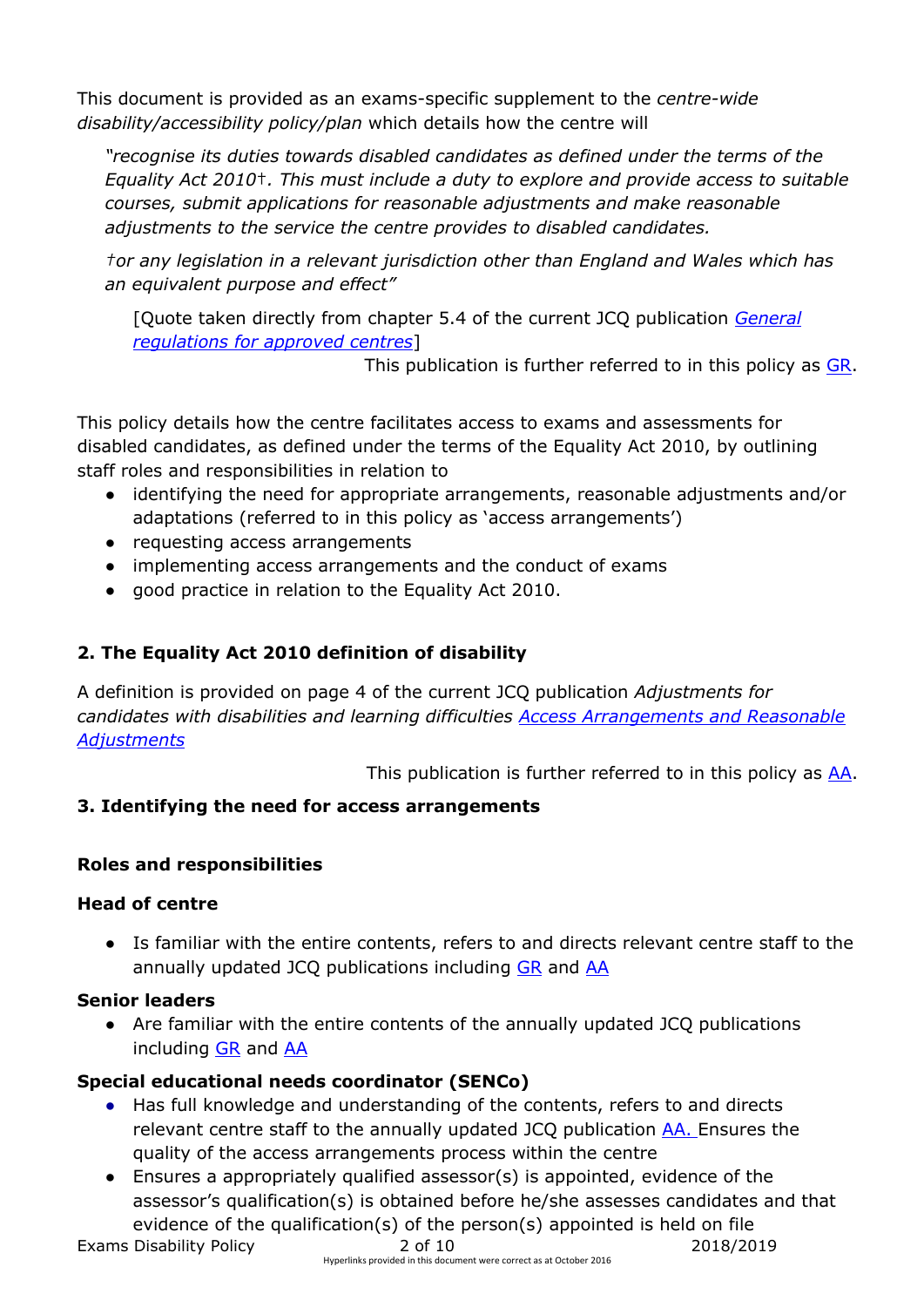- Leads on the access arrangements process to facilitate access for candidates
- If not the appropriately qualified assessor, works with the person/persons appointed, on all matters relating to assessing candidates and the administration of the assessment process
- Ensures that all assessments carried out and arrangements put in place comply with JCQ and awarding body regulations and guidance
- Ensures arrangements put in place for exams/assessments reflect a candidate's *normal way of working* within the centre
- Ensures the need for access arrangements for a candidate will be considered on a subject by subject basis
- Presents when requested by a JCQ Centre Inspector, evidence of the assessor's qualification
- Works with teaching staff, relevant support staff and the exams officer to ensure centre-delegated and awarding body approved access arrangements are put in place for candidates taking internal and external exams/assessments
- Conducts appropriate assessments to identify the need(s) of a candidate
- Provides appropriate evidence to confirm the need(s) of a candidate

### **Teaching staff**

- Inform the SENCo of any support that might be needed by a candidate
- Provide information to evidence the normal way of working of a candidate

### **Assessor of candidates with learning difficulties**

(An assessor of candidates with learning difficulties will be an appropriately qualified access arrangements assessor/psychologist/specialist assessor)

● Has detailed understanding of the current JCQ publication [AA](http://www.jcq.org.uk/exams-office/access-arrangements-and-special-consideration/regulations-and-guidance)

### **Examinations Officer**

- Completes appropriate documentation as required by the regulations of JCQ and the awarding body
- Ensures staff roles, responsibilities and processes in identifying, requesting and implementing access arrangements are clearly defined and documented
- Ensures the assessment process is administered in accordance with the regulations
- Ensures a policy demonstrating the centre's compliance with relevant legislation is in place
- Support the SENCo in determining the need for and implementing access arrangements

### **4. Requesting access arrangements**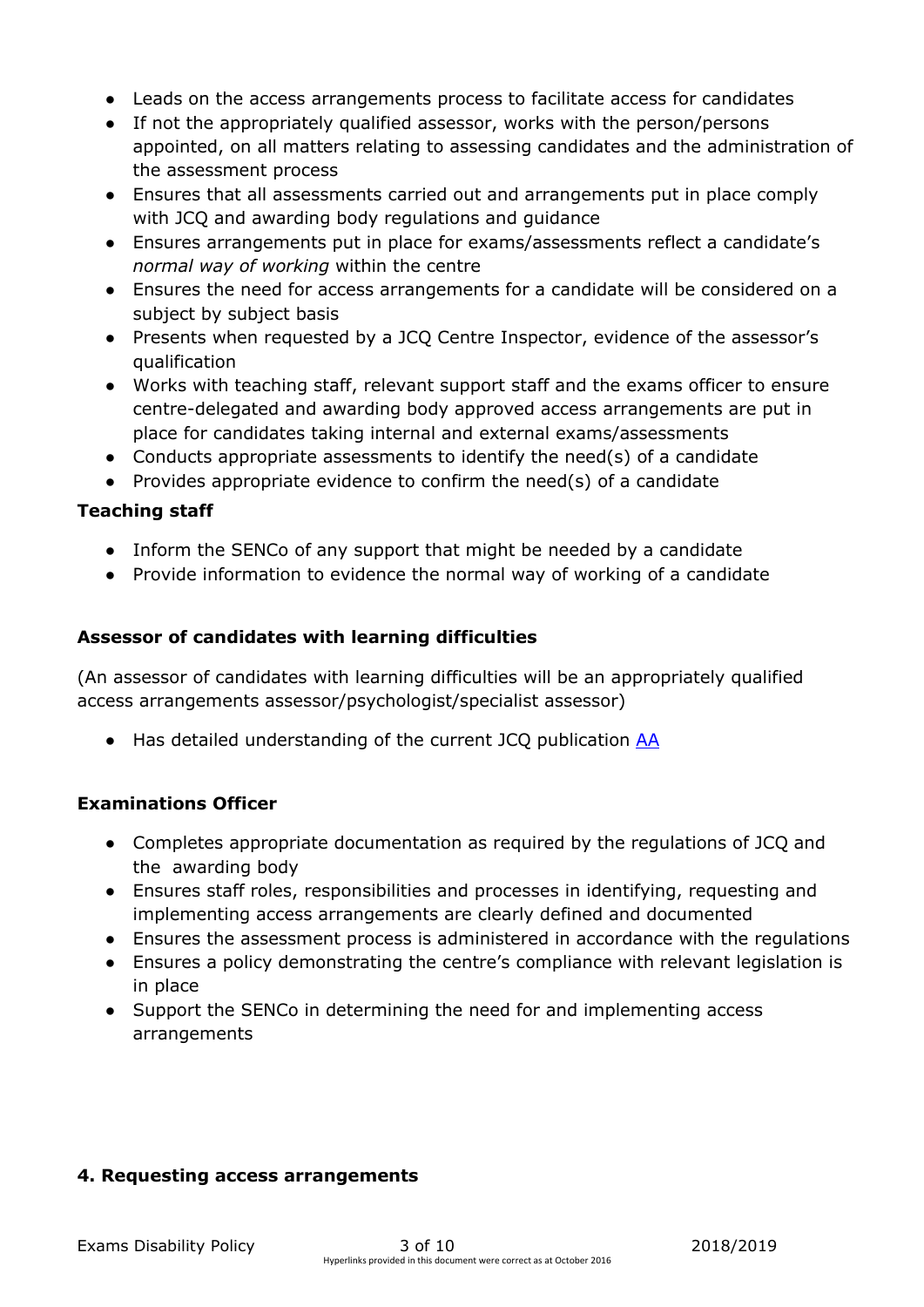#### **Roles and responsibilities**

#### **Special educational needs coordinator (SENCo)**

- Is familiar with the entire contents of the annually updated JCQ publication [GR](http://www.jcq.org.uk/exams-office/general-regulations) and is aware of information contained in [AA](http://www.jcq.org.uk/exams-office/access-arrangements-and-special-consideration/regulations-and-guidance)
- Determines if the arrangements identified for a candidate require prior approval from the awarding body before the arrangements are put in place or if approval is centre-delegated
- Ensures appropriate and required evidence is held on file to confirm validation responses in AAO including the completion of JCQ Form 8, where required, and a body of evidence to substantiate the candidate's normal way of working within the centre
- Maintains a file for each candidate that will include:
	- completed JCQ/awarding body application forms and evidence forms
	- appropriate evidence to support the need for the arrangement where required
	- appropriate evidence to support normal way of working within the centre
	- in addition, for GCSE and GCE qualifications (where approval is required), a print out of the AAO approval and a signed data protection notice (which provides candidate consent to their personal details being shared)
- Presents the files when requested by a JCQ Centre Inspector
- Liaises with teaching staff regarding any appropriate modified paper requirements for candidates

#### **Exams officer**

- Is familiar with the entire contents of the annually updated JCQ publication [GR](http://www.jcq.org.uk/exams-office/general-regulations) and is aware of information contained in [AA](http://www.jcq.org.uk/exams-office/access-arrangements-and-special-consideration/regulations-and-guidance) where this may be relevant to the EO role
- Follows guidance in [AA](http://www.jcq.org.uk/exams-office/access-arrangements-and-special-consideration) Chapter 8 to process approval applications for access arrangements for GCSE and GCE qualifications
- Applies for approval where this is required, through *Access arrangements online* (AAO), or through the awarding body where qualifications sit outside the scope of AAO
- Confirms by ticking the *'Confirmation'* box prior to submitting the application for approval that the *'malpractice consequence statement'* has been read and accepted
- Makes an *awarding body referral* through AAO where the initial application for approval may not be approved by AAO, where it is deemed by the centre that the candidate does meet the criteria for the arrangement(s)
- Ensures that arrangements, and approval where required, are in place before a candidate takes his/her first exam or assessment (which is externally assessed or internally assessed/externally moderated)
- Ensures that where approval is required that this is applied for by the awarding body deadline
- Liaises with the SENCo to ensure AAO approval is in place for early opening of papers where this may be required where the centre is permitted to modify a timetabled written component exam paper (copy on coloured paper, enlarge to A3 or copy to single sided print)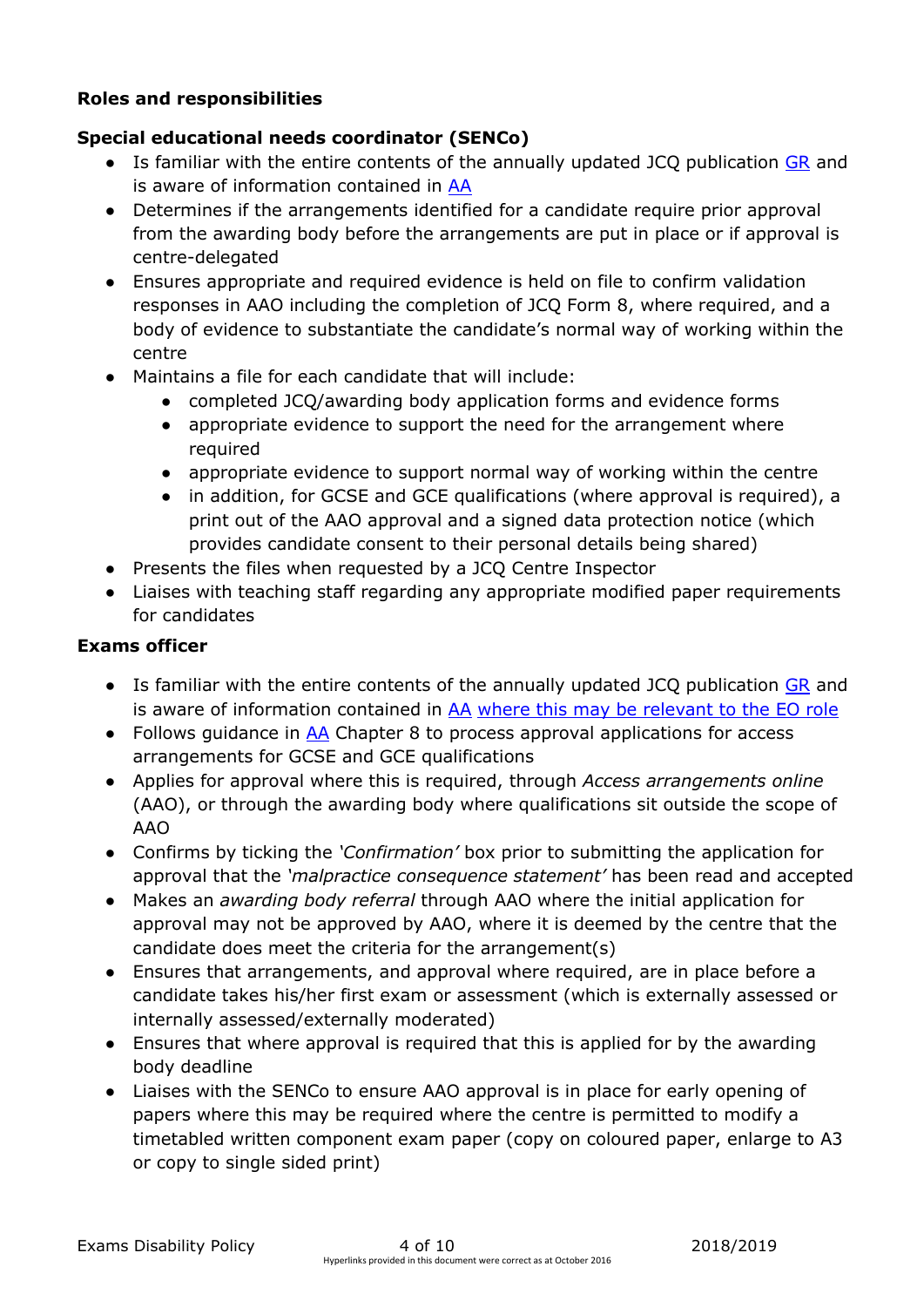● Following the appropriate process(AAO for GCE and GCSE; *JCQ Form 7* or *Form VQ/EA*), orders published modified papers, by the awarding body's deadline for the exam series, where these may be required for a candidate

### **5. Implementing access arrangements and the conduct of exams**

#### **Roles and responsibilities**

#### **5.1 External assessments**

These are assessments which are normally set and marked/examined by an awarding body which must be conducted according to awarding body instructions and/or the JCQ publication *[Instructions for conducting examinations](http://www.jcq.org.uk/exams-office/ice---instructions-for-conducting-examinations)* (ICE).

#### **Head of centre**

- Supports the SENCo, the exams officer and other relevant centre staff in ensuring appropriate arrangements, adjustments and adaptations are in place to facilitate access for disabled candidates to exams
- Is familiar with the instructions for *Invigilation arrangements for candidates with access arrangements and Access arrangements* in [ICE](http://www.jcq.org.uk/exams-office/ice---instructions-for-conducting-examinations) 2018-2019

### **Special educational needs coordinator (SENCo)**

- Ensures appropriate arrangements, adjustments and adaptations are in place to facilitate access for candidates where they are disabled within the meaning of the Equality Act (unless a temporary emergency arrangement is required at the time of an exam)
- Is familiar with the instructions for *Invigilation arrangements for candidates with access arrangements and Access arrangements* in [ICE](http://www.jcq.org.uk/exams-office/ice---instructions-for-conducting-examinations) 2018-2019
- Ensures a candidate is involved in any decisions about arrangements, adjustments and/or adaptations that may be put in place for him/her and ensures the candidate understands what will happen at exam time
- Ensures that any arrangements put in place do not unfairly disadvantage or advantage disabled candidates
- Monitors, in internal tests/mock exams, the use of arrangements granted to a candidate and where a candidate has never made use of the arrangement, may consider withdrawing the arrangement, provided the candidate will not be placed at a substantial disadvantage
- Liaises with the exams officer (EO) regarding facilitation and invigilation of access arrangement candidates in exams
- Liaises with other relevant centre staff regarding the provision of appropriate rooming and equipment that may be required to facilitate access for disabled candidates to exams
- Appoints appropriate centre staff as facilitators to support candidates (practical assistant, prompter, Oral Language Modifier, reader, scribe or Sign Language Interpreter)
- Ensures facilitators supporting candidates are appropriately trained and understand the rules of the particular access arrangement(s)
- Exams Disability Policy **5 of 10** 2018/2019 ● Ensures the facilitator is known by or introduced to the candidate prior to exams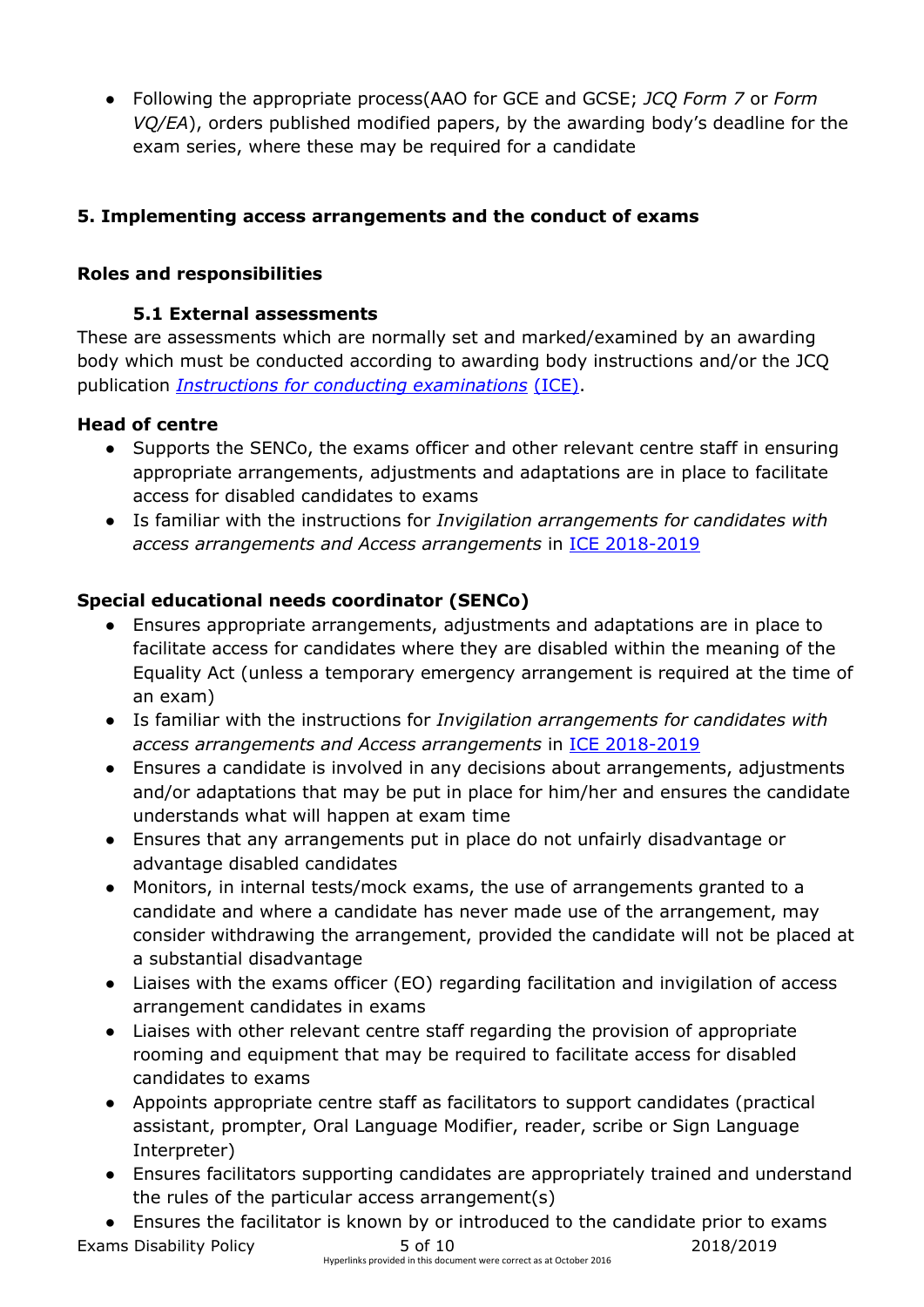- Ensures a facilitator acting as a prompter is aware of the appropriate way to prompt depending on the needs of the candidate
- Liaises with the EO to ensure that invigilators are made aware of the Equality Act 2010 and are trained in disability issues
- Liaises with the EO where a facilitator may be required to support a candidate requiring an emergency (temporary) access arrangement at the time of exams

### **Exams officer**

- Understands and follows instructions for *Invigilation arrangements for candidates with access arrangements and Access arrangements* in [ICE](http://www.jcq.org.uk/exams-office/ice---instructions-for-conducting-examinations) 2018-2019
- Ensures exam information (JCQ information for candidates documents, individual exam timetable etc.) is adapted where this may be required for a disabled candidate to access it
- Ensures that prior to any arrangements being put in place checks are made that arrangements do not impact on any assessment criteria/competence standards being tested
- Ensures cover sheets, where these are required by the arrangement are completed as required by facilitators
- Liaises with the SENCo and other relevant centre staff to ensure appropriate arrangements, adjustments and adaptations are in place to facilitate access for disabled candidates to exams
- Liaises with the SENCo to ensure exam information (JCQ information for candidates documents, individual exam timetable etc.) is adapted where this may be required for a disabled candidate to access it
- Liaises with the SENCo regarding the facilitation and invigilation of access arrangement candidates
- Liaises with the SENCo regarding rooming of access arrangement candidates
- Liaises with the SENCo to ensure that invigilators are made aware of the Equality Act 2010 and are trained in disability issues
- Ensures appropriate seating arrangements are in place where different arrangements may need to be made for a candidate to facilitate access to his/her exams
- Ensures invigilators are briefed prior to each exam session of the arrangements in place for a disabled candidate in their exam room
- Checks in advance of dated exams/assessments that modified paper orders have arrived (and if not will contact the awarding body to ensure that papers are available when required)
- Makes modifications that are permitted by the centre (a question paper copied onto coloured paper, an A4 to A3 enlarged paper or a paper printed on single sheets or where a question paper may need to be scanned into PDF format where a candidate is approved the use of a computer reader) that may be required and, where approved, opens the exam question paper packet in the secure room no earlier than 90 minutes prior to the published start time of the exam
- Understands that where permitted/approved, secure exam question paper packets may need to be opened early where preparation is required by the facilitator (Oral Language Modifier, Live Speaker, Communication Professional only)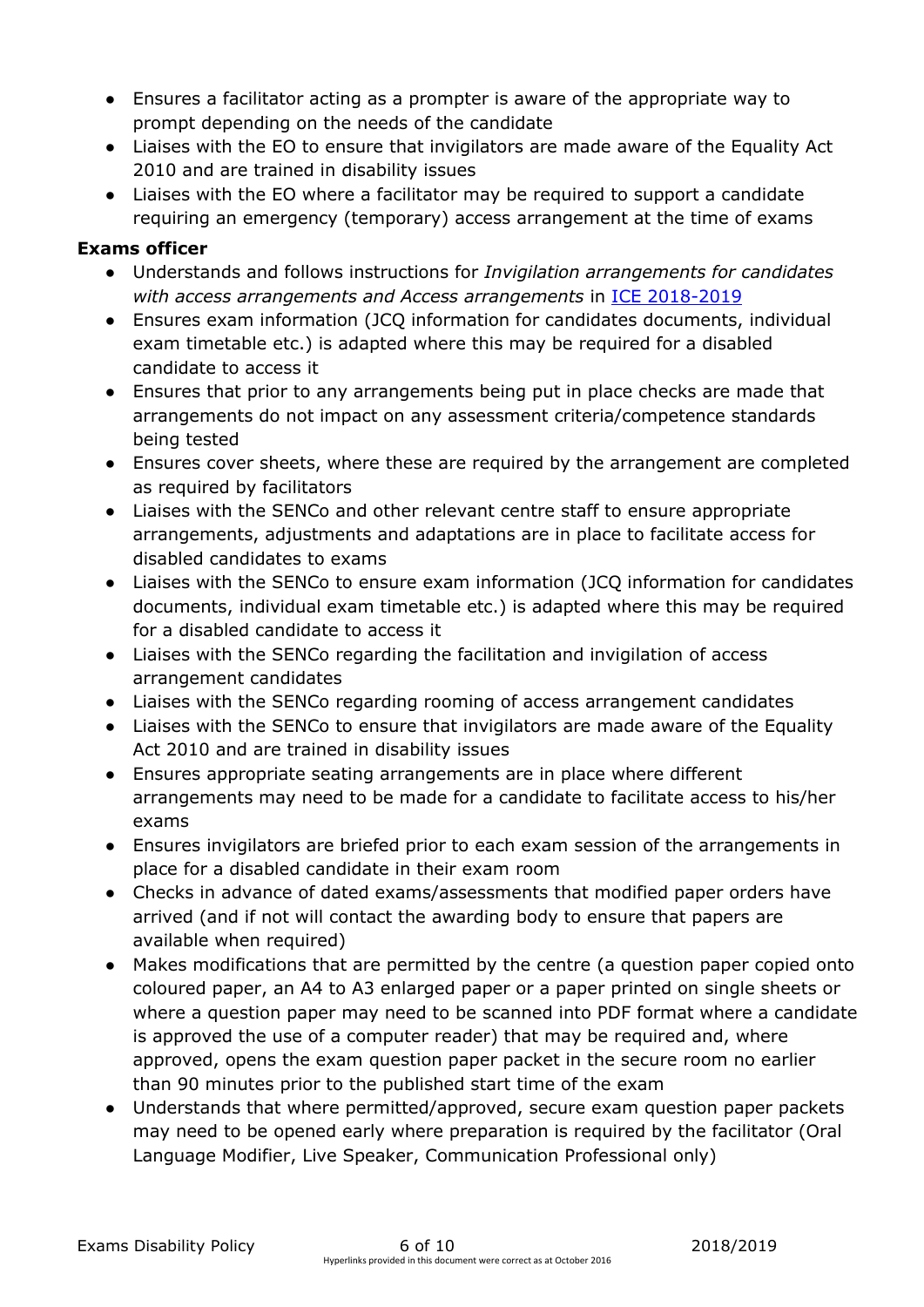- Provides cover sheets prior to the start of an exam where required for particular access arrangements and ensures that these have been fully completed before candidates' scripts are dispatched to examiners/markers
	- prints pre-populated cover sheets from AAO where this is required for GCSE and GCE qualifications
- Has a process in place to deal with emergency (temporary) access arrangements as they arise at the time of exams in terms of rooming and invigilation
- Liaises with the SENCo where a facilitator may be required to support a candidate requiring an emergency (temporary) access arrangement at the time of exams
- Where required for emergency (temporary) access arrangements, applies for approval through AAO or through the awarding body where qualifications sit outside the scope of AAO

# **IT and Site Team staff**

● Support the SENCo and the exams officer to ensure appropriate arrangements, adjustments and adaptations are in place to facilitate access for disabled candidates to exams

# **5.2 Internal assessments**

These are non-examination assessments (NEA) which are normally set by a centre/awarding body, marked and internally moderated by the centre and externally moderated by the awarding body.

*"Externally marked and/or externally set practical examinations taken at different times across centres are classified as 'NEA'."*

[Quote taken from the JCQ publication *[Instructions for conducting non-examination](http://www.jcq.org.uk/exams-office/non-examination-assessments)  [assessments](http://www.jcq.org.uk/exams-office/non-examination-assessments)* – *Foreword*, *page 3*]

# **Special educational needs coordinator (SENCo)**

- Liaises with teaching staff to implement appropriate access arrangements for candidates
- Ensures centre-delegated and awarding body approved arrangements are in place prior to a candidate taking his/her first formal supervised assessment
- Ensures candidates are aware of the access arrangements that are in place for their assessments
- Ensures facilitators supporting candidates are appropriately trained and understand the rules of the particular access arrangement(s)
- Ensures cover sheets are completed as required by facilitators
- Liaises with the teacher where a facilitator may be required to support a candidate requiring an emergency (temporary) access arrangement at the time of his/her formal supervised assessment

# **Teaching staff**

- Support the SENCo in implementing appropriate access arrangements for candidates
- Provide the SENCo with assessment schedules to ensure arrangements are put in place when required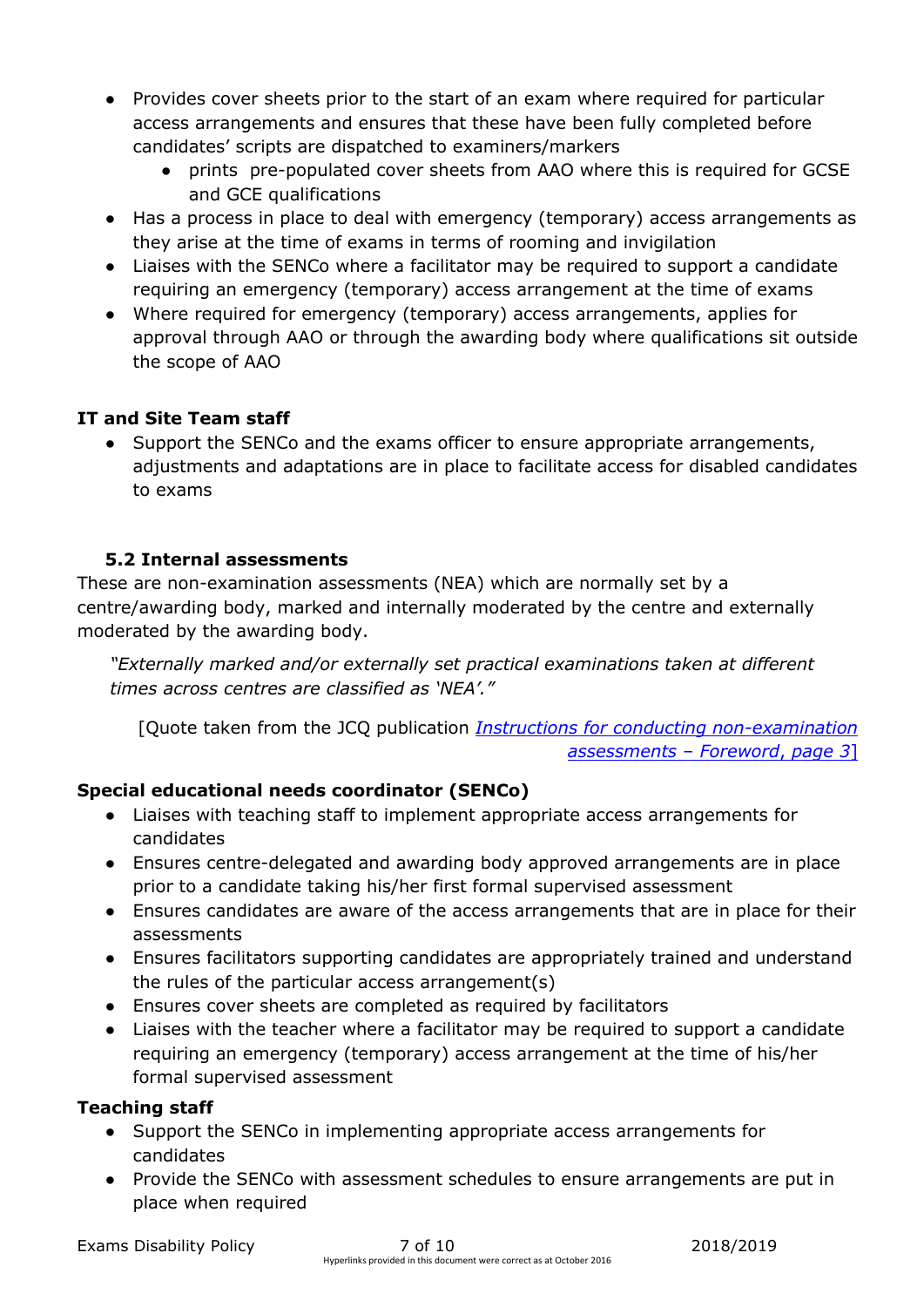● Liaise with the SENCo regarding assessment materials that may need to be modified for a candidate

### **5.3 Internal exams**

These are exams or tests which are set and marked within the centre; normally a precursor to external assessments.

### **Special educational needs coordinator (SENCo)**

● Liaises with teaching staff/EO to implement appropriate access arrangements for candidates

### **Teaching staff**

- Support the SENCo in implementing appropriate access arrangements for candidates
- Provide exam materials that may need to be modified for a candidate

### **Exams Officer**

● Provide the SENCo with internal exam timetable to ensure arrangements are put in place when required

# **6. Facilitating access - examples**

The following information confirms the centre's good practice in relation to the Equality Act 2010 and the conduct of examinations.

On a candidate by candidate basis, consideration is given to

- adapting assessment arrangements
- adapting assessment materials
- the provision of specialist equipment or adaptation of standard equipment
- adaptation of the physical environment for access purposes

The table provides example arrangements, adjustments and adaptations that are considered to meet the need(s) of a candidate and the actions considered/taken by the centre for the purposes of facilitating access.

| <b>Example of</b><br>candidate<br>need(s)                                                    | <b>Arrangemen</b><br>ts explored                                                       | <b>Centre actions</b>                                                                                                                                                                                                                                                                                                                                                                                                 |
|----------------------------------------------------------------------------------------------|----------------------------------------------------------------------------------------|-----------------------------------------------------------------------------------------------------------------------------------------------------------------------------------------------------------------------------------------------------------------------------------------------------------------------------------------------------------------------------------------------------------------------|
| A medical condition<br>which prevents the<br>candidate from<br>taking exams in<br>the centre | Alternative<br>site for the<br>conduct of<br>examinations<br>Supervised<br>rest breaks | SENCo gathers evidence to support the need for the<br>candidate to take exams at home and provides<br>written statement for file to confirm the need<br>AAO approval for both arrangements not required<br>SENCo discussion with candidate to confirm the<br>arrangements should be put in place<br>EO submits 'Alternative site form' for timetabled<br>written exams to awarding body/bodies online<br>through CAP. |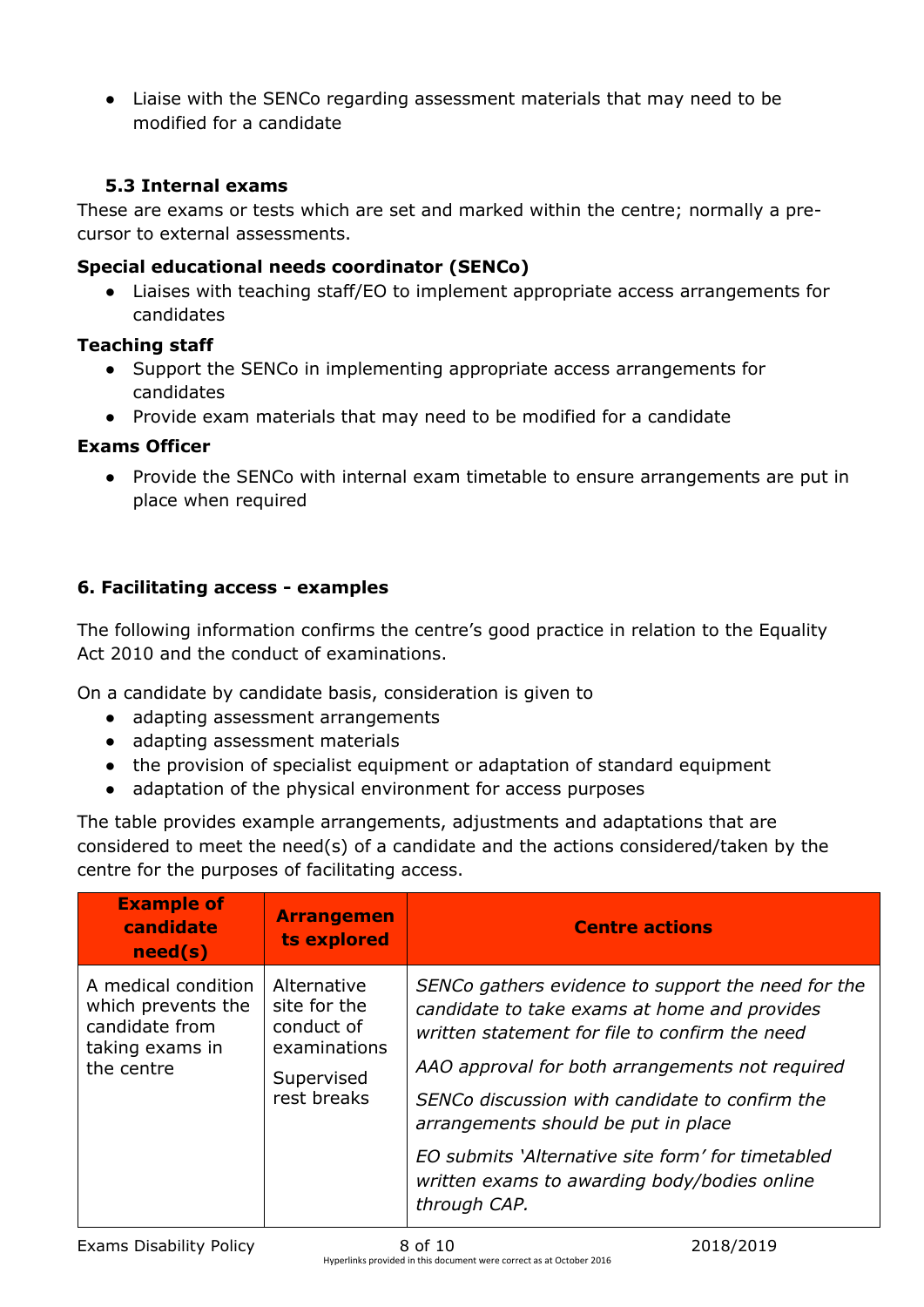|                                               |                                                                                                     | EO provides candidate with exam timetable and JCQ<br>information for candidates                                                                                                   |
|-----------------------------------------------|-----------------------------------------------------------------------------------------------------|-----------------------------------------------------------------------------------------------------------------------------------------------------------------------------------|
|                                               |                                                                                                     | SENCo confirms with candidate the information is<br>understood                                                                                                                    |
|                                               |                                                                                                     | EO agrees with candidate that prior to each exam<br>will call to confirm fitness to take exam                                                                                     |
|                                               |                                                                                                     | EO allocates invigilator(s) to candidate's timetable;<br>confirms time of collection of exam papers and<br>materials                                                              |
|                                               |                                                                                                     | Invigilator monitors candidate's condition for each<br>exam and records any issues on incident log                                                                                |
|                                               |                                                                                                     | Invigilator records rest breaks (time and duration)<br>on incident log and confirms set time given for exam                                                                       |
|                                               |                                                                                                     | Invigilator briefs EO after each exam on how<br>candidate's performance in exam may have been<br>affected by his/her condition                                                    |
|                                               |                                                                                                     | EO processes request(s) for special consideration<br>where applicable; incident $log(s)$ provides<br>supporting evidence                                                          |
|                                               |                                                                                                     | EO informs candidate that special consideration has<br>been requested                                                                                                             |
|                                               |                                                                                                     |                                                                                                                                                                                   |
| Persistent and<br>significant                 | Reader/comp<br>uter reader<br>25% Extra<br>time<br>Separate<br>invigilation<br>within the<br>centre | Confirms candidate is disabled within the meaning<br>of the Equality Act 2010                                                                                                     |
| difficulties in<br>accessing written          |                                                                                                     | Papers checked for those testing reading                                                                                                                                          |
| text                                          |                                                                                                     | Computer reader sourced for use in papers (or<br>sections of papers) testing reading OR up to 50%<br>extra time awarded                                                           |
|                                               |                                                                                                     | Form 8, signed and dated, with Sections A, B and C<br>completed; kept on file with body of supporting<br>evidence, printed approval from AAO and signed<br>data protection notice |
| Significant<br>difficulty in<br>concentrating | Prompter<br>Separate<br>invigilation<br>within the<br>centre                                        | Gathers evidence to support substantial and long<br>term adverse impairment                                                                                                       |
|                                               |                                                                                                     | Confirms with candidate how and when they will be<br>prompted                                                                                                                     |
|                                               |                                                                                                     | Briefs invigilator to monitor candidate and the<br>method of prompting (call out his name to bring his                                                                            |